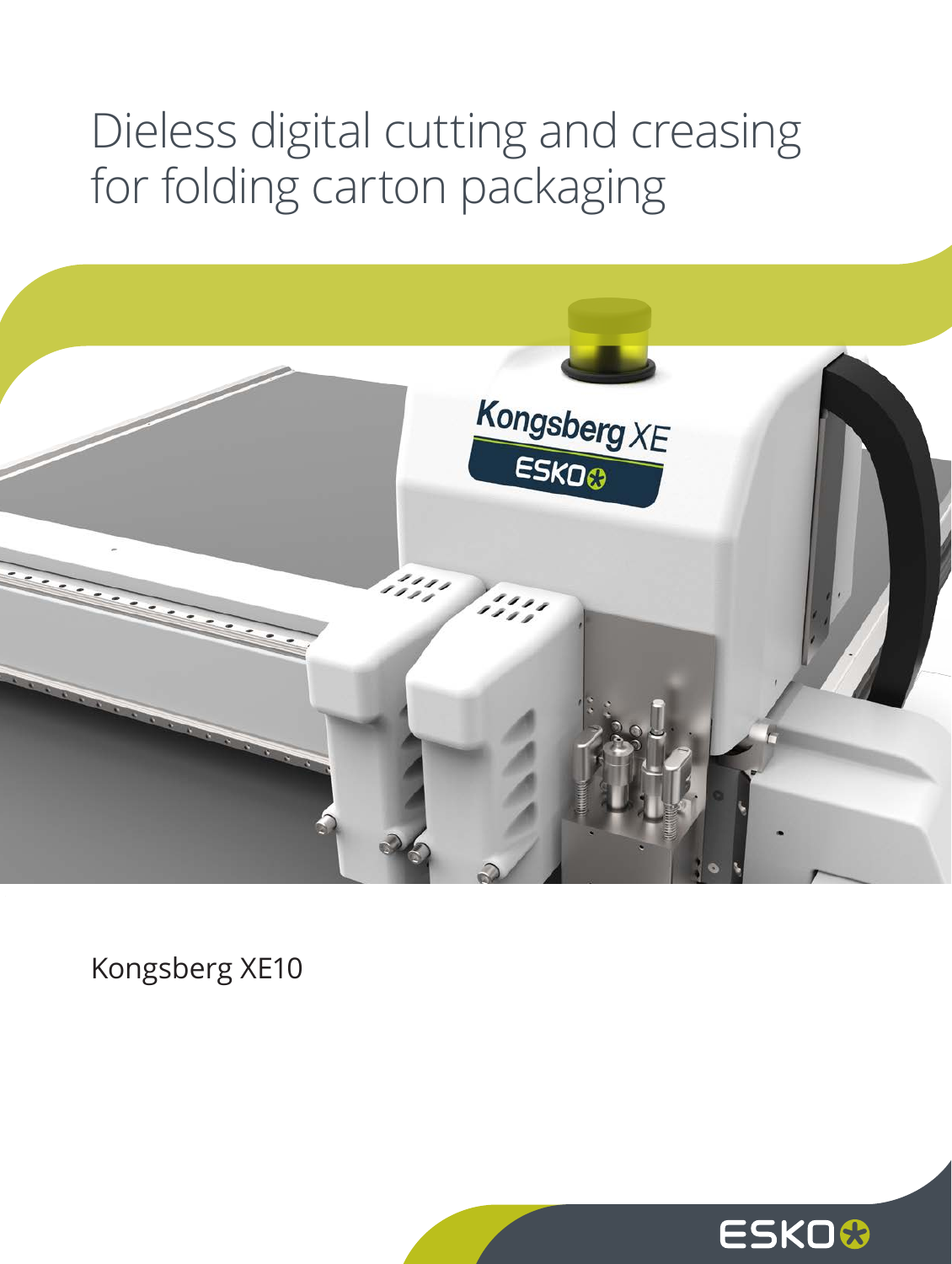# **Kongsberg** XE10

#### **Fast and accurate dieless finishing of folding cartons**

The Kongsberg XE10 is Esko's smaller format platform, designed to provide a fast, highquality solution for samplemaking and shortrun production of folding cartons. Building upon their expertise with the Kongsberg large format digital finishing systems for corrugated and other packaging materials, Esko has incorporated a number of features from the architecture of its widely popular digital cutting and creasing tables.

With the Kongsberg XE10, users can expect a digital finishing solution that outclasses others in both productivity and precision. Assisted by a rack-and-pinion X/Y drive with precise motion control, a new, fast servo system and completely new tool set, the Kongsberg XE10 tables can deliver high operational speed and precision — with easy operation.

The Kongsberg XE10 has a space-efficient, small footprint. Its work area measures 31.5" x 43.3" / 800 mm x 1100 mm. It can accept materials as large as 39.4" x 59.1" / 1000 mm x 1500 mm.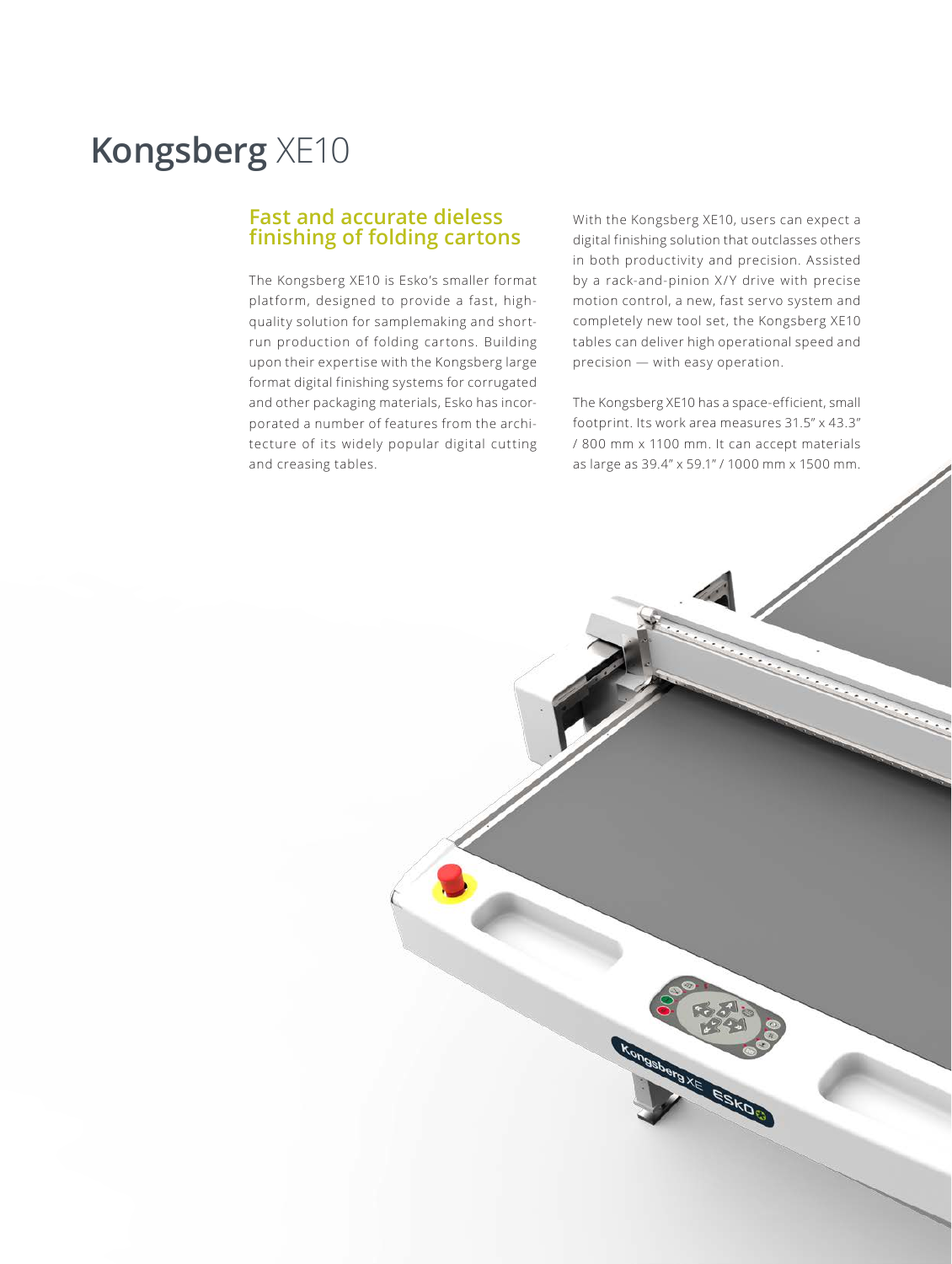# Tooling system

The Kongsberg XE10 features a tooling system which has been modified to satisfy folding carton requirements - and is fast to install and maintain.

The lightning-fast motion, combined with superb accuracy, increases finishing productivity and quality. The tooling system was designed for fast, trouble-free tool exchanges or replacement.

Kongst

 $\frac{1}{2}$ 

ill

The Kongsberg XE10 is a small-format dieless digital table for cutting and creasing folding cartons. It is based on the technology and versatile architecture of the larger Kongsberg tables, noted for their power and durability.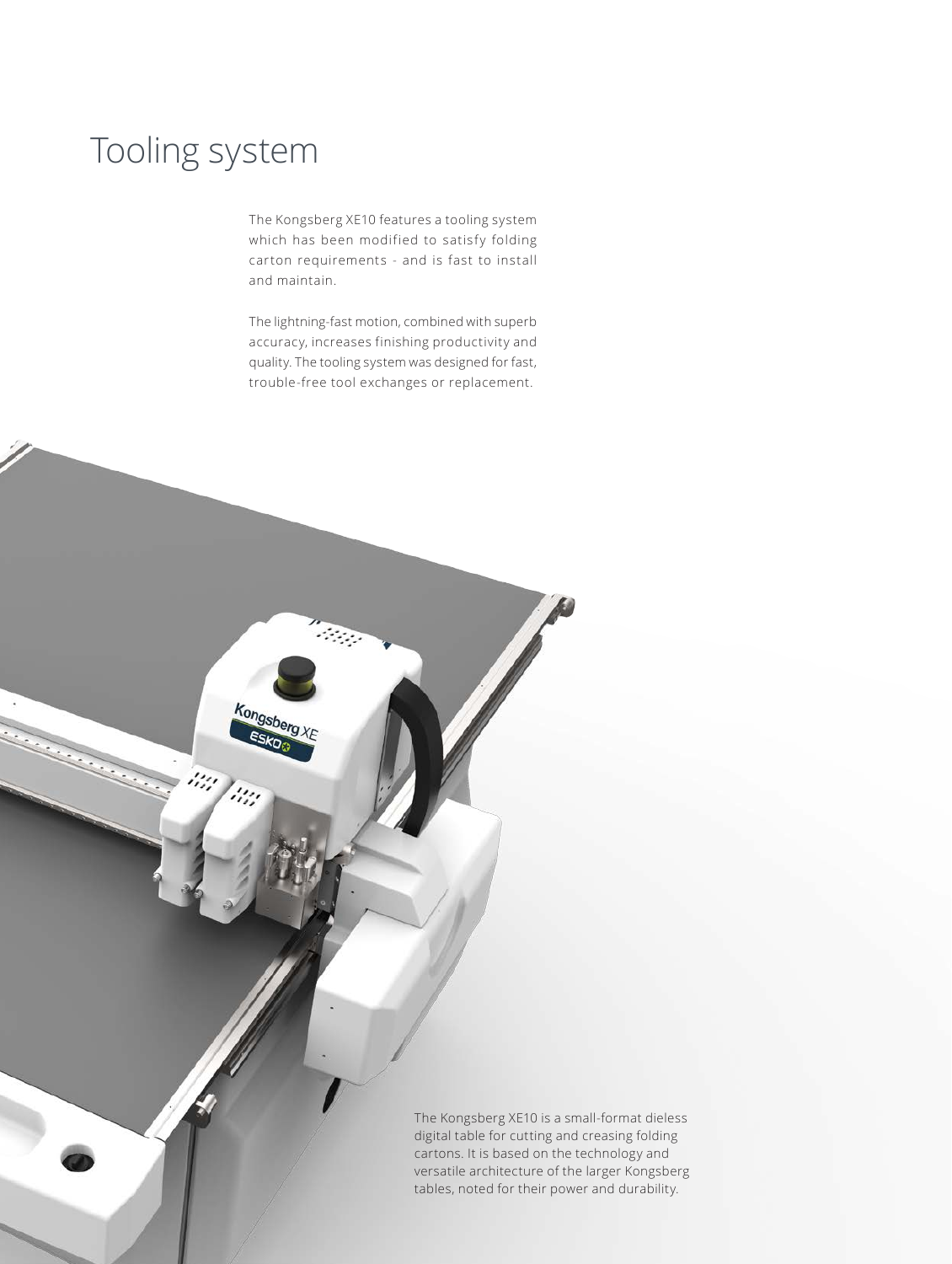# Tool stations

## **Static knife tool**

The static knife tool can cut through thin, rigid material such as carton board, polypropylene and polyethylene. Different knife blade adapters are available.

### **HiForce Knife tool**

The HiForce knife tool is a general purpose tool suitable for cutting a wide range of materials. As the name indicates this tool can apply a higher tool pressure than the Static Knife Tool. The tool is prepared for a wide range of knife blades.

A pressure foot is included to reduce material tear and also to keep the material down as the knife is extracted.

### **Crease tool**

Along with the 15 and 26 mm wheels, it's easy to crease folding carton and corrugated board. The Kongsberg XE10 offers a maximum vertical tool force of 200 N (45 pounds), which means that even the most rigid boxboard materials can be sufficiently creased.

## **Psaligraphy knife tool**

The Psaligraphy knife tool is made especially for cutting fine and intricate details in paper and folding carton.

A user friendly spring loaded detachable plastic foot prevents lifting, moving and destroying the material while cutting.

Application examples are greeting cards, invitation cards, promotional items, folding carton samples...

#### **VariCut tool**

The VariCut tool is helpful when you want partial and complete cuts of folding cartons and varnish blankets. With servo-controlled cutting depth accuracy, the VariCut tool can be used to micro-cut with exceptional depth precision — and cut completely through the material — on the same job. The tool is equipped with a base that hovers above the material, providing a reference check for the cutting depth.

### **VibraCut tool**

With the help of an electric motor, the VibraCut knife tool oscillates back and forth to cut singleflute corrugated board up to, and including, C-flute and other fibrous materials of similar thickness. The tool features a removable weighted foot that provides additional pressure on the material, assuring a clean cut on boards with high recycle content.

### **HiFrequency VibraCut tool**

The HiFrequency VibraCut Knife Tool is a special variant of the VibraCut knife tool for cutting a lot of different materials, such as foam board and corrugated with high-recycled content.

It runs at twice the frequency and four times the amplitude of the standard VibraCut knife tool. These properties, along with a more powerful motor, enable cutting of heavily recycled board at efficient speed. To reduce material tear and also to keep the material down as the knife is pulled out, a detachable pressure foot is included.













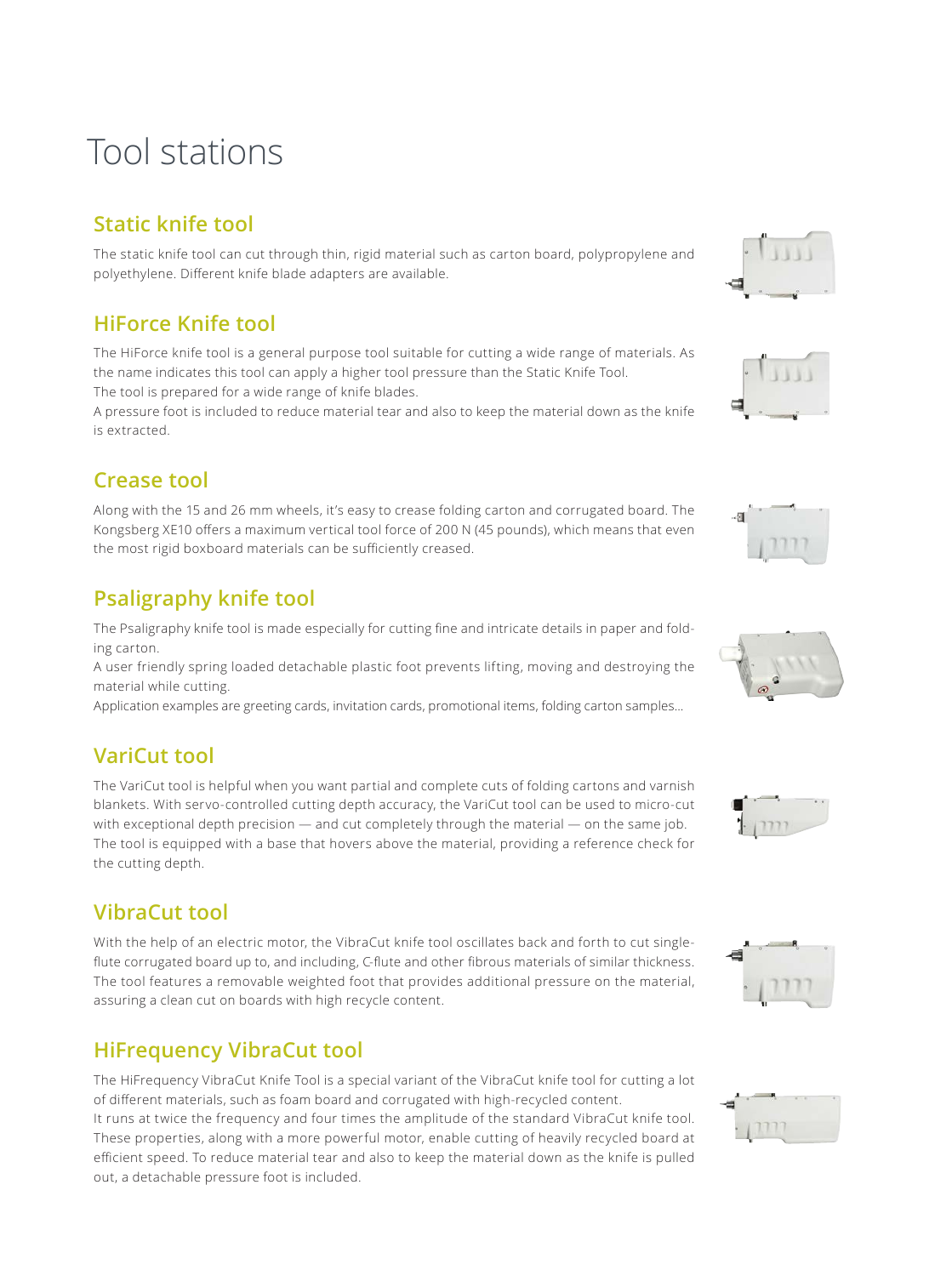#### **Flexible solution**

Today's packaging design and production departments need a fast solution for samplemaking and short-run production. The combination of increasingly tighter deadlines and budget pressures, along with more variation and localization of packaging projects, demands a speedy and flexible finishing solution.

The Kongsberg XE has been developed to deliver just that. Because no manual cutting nor expensive dies are needed, packaging runs from one to several thousand can be finished fast, with professional results.

#### **Wide range of materials**

The Kongsberg XE table can process a wide range of packaging materials: folding carton, single flute corrugated board, and synthetic materials such as polypropylene, to name a few.

#### **Varnish blankets**

The Kongsberg XE10 table provides an excellent solution for the production of varnish blankets for offset printing. Because the Kongsberg XE can produce partial cuts with exact depths along with perfect registration for the printing press—it is cost-efficient for the preparation of spot varnishing blankets for commercial print work and folding carton packaging.

#### **Adapted workflow**

Work faster with smart software. Esko provides the entire workflow to process packaging design data for output on a cutting table and on a press.

ArtiosCAD is the world's most popular structural design editor for packaging. The *i-*cut Suite is a collection of software dedicated to one-up editing, preflighting, repetition and workflow automation.